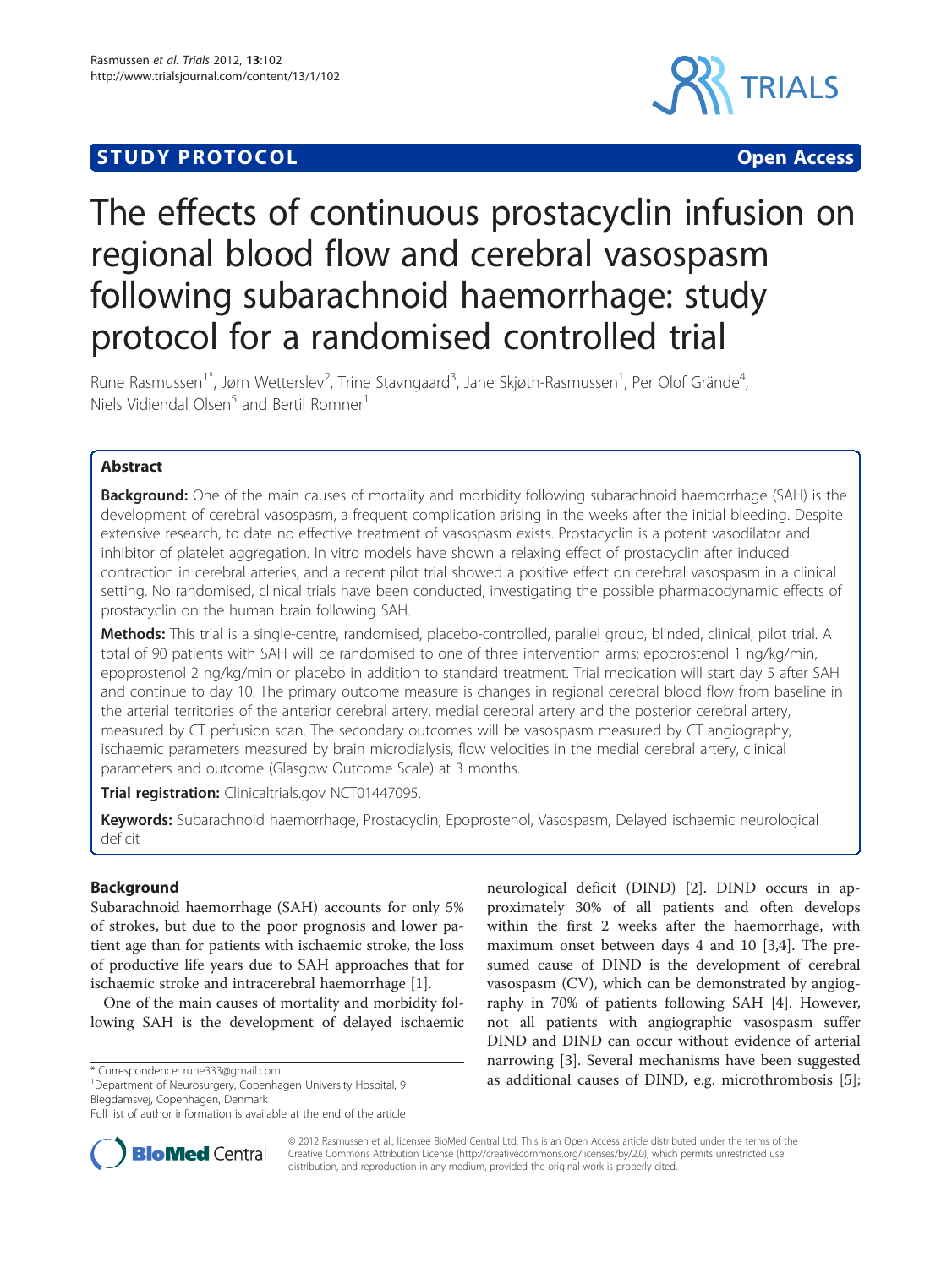however angiographic vasospasm is still regarded as the most important factor.

The pathophysiology behind the development of CV is complex and remains poorly understood, but factors related to the vascular endothelium and the smooth muscle cell play a crucial role [[6](#page-5-0)]. Several intervention options, including HHH (hypertension, hypervolemia, hemodilution), calcium antagonists, angioplasty, endothelin-receptor antagonists and statins have been used to prevent or treat vasospasm, but to date treatments with convincing effects are lacking.

Prostacyclin  $(PGI<sub>2</sub>)$  is an endogenous substance released from the vascular endothelium. It is a potent vasodilator and inhibitor of leukocyte activation, platelet aggregation and leukocyte-endothelial interactions [\[7](#page-5-0)]. A reduced amount of prostacyclin has been found in cerebral vessels in monkeys following SAH, and an imbalance in the prostacyclin-prostaglandin ratio has been proposed as a cause of vasospasm [[8,9\]](#page-5-0).

In vitro studies have demonstrated a relaxing effect of low-dose prostacyclin on cerebral vessels after induced contraction [\[9](#page-5-0)-[11\]](#page-5-0), and animal studies have demonstrated a positive effect of PGI2 on cerebral blood flow in rats with traumatic brain injury [[12,13\]](#page-5-0).

A limited number of studies exist investigating the possible effects of prostacyclin on cerebral vessels in a clinical setting. A case report has described significant recovery from segmental vasoconstriction in the brain after administration of prostacyclin 0.9 ng/kg/min [\[14](#page-5-0)]. In a study of five patients with traumatic brain injury, normalization of ischaemic parameters measured by cerebral microdialysis was seen after administration of low-dose prostacyclin (0.5-1 ng/kg/min) [[15\]](#page-5-0). However, a randomized, blinded trial of 48 patients with traumatic brain injury was not able to reproduce this effect [\[16](#page-5-0)].

A recent pilot trial from 2009 investigated the effect of low-dose prostacyclin on vasospasm following SAH. In five patients with documented cerebral vasospasm, prostacyclin 0.5 ng/kg/min was administered and flow velocities in the medial cerebral artery were subsequently monitored by transcranial Doppler. In all patients, flow velocities decreased markedly as an expression of the resolution of vasospasm [\[17](#page-5-0)].

To date, no randomised, clinical trials have been conducted investigating the possible pharmacodynamic effects of prostacyclin on the vascular bed of the human brain following SAH (search details in Table 1).

Although the use of prostacyclin in the treatment of cerebrovascular disease so far has only been experimental, synthetic prostacyclin (epoprostenol) has been used as a standard treatment for pulmonary hypertension for years, in doses 2–20 times higher than doses used in this trial. The side effects of these high doses are well known and include the risk of hypotension due to vasodilation

and the risk of bleeding. The experience using low-dose prostacyclin in the treatment of neurovascular disease is limited. In the above-mentioned trial of 48 patients with traumatic brain injury, no episodes of bleeding or hypotension were observed.

# Methods

#### **Overview**

This trial is a single-centre, randomised, placebocontrolled, parallel group, blinded, clinical trial. The trial is an explorative, pilot trial designed to investigate the feasibility and possible effects of low-dose prostacyclin on the primary outcome of regional blood flow and vasospasm in the human brain following SAH.

The trial is being conducted at Rigshospitalet, Copenhagen University Hospital, Neurointensive Care Unit, Denmark. The trial was approved by the Danish ethical committee on human research (reference no. H-1-2011 -087), the Danish Medicines Agency (EudraCT 2011- 002798-5) and registered on [www.clinical.trials.gov](http://www.clinical.trials.gov) (reference no. NCT01447095), and will be carried out in compliance with the Declaration of Helsinki. The trial will be reported in compliance with the CONSORT statement ([www.consort-statement.org](http://www.consort-statement.org)).

A total of 90 patients will be randomized to one of three intervention arms, flowchart in Figure [1](#page-2-0). No interim analysis will take place. In- and exclusion criteria are listed in Table [2.](#page-2-0)

#### Patient enrolment and randomization

Patients with SAH admitted at our institution with a significant amount of blood in the subarachnoid space (Fisher grade  $3 + 4$ ) are potential candidates for the trial. After informed consent, patients are randomized to either a continuous infusion of epoprostenol 1 ng/kg/ min, or epoprostenol 2 ng/kg/min, or placebo (drug solvent). Concealed allocation is achieved by randomisation and allocation by specially assigned nurses without patient contact. Randomisation is done using a computer-generated allocation list from [www.randomization.](http://www.randomization.com) [com](http://www.randomization.com), only accessible by the specially assigned nurses not

#### Table 1 Search details

|                     | Search string 1                         | Search string 2 Combined    |    |
|---------------------|-----------------------------------------|-----------------------------|----|
| PubMed              | Subarachnoid haemorrhage<br>(MeSH term) | Epoprostenol<br>(MeSH term) |    |
|                     | 14664                                   | 11612                       | 21 |
| Embase              | Subarachnoid haemorrhage                | Prostacyclin                |    |
|                     | 25363                                   | 26454                       | 88 |
| Cochrane<br>central | Subarachnoid haemorrhage                | Prostacyclin                |    |
|                     | 15                                      | 8                           |    |

Number of search hits indicated below each term. Automatic explode function on.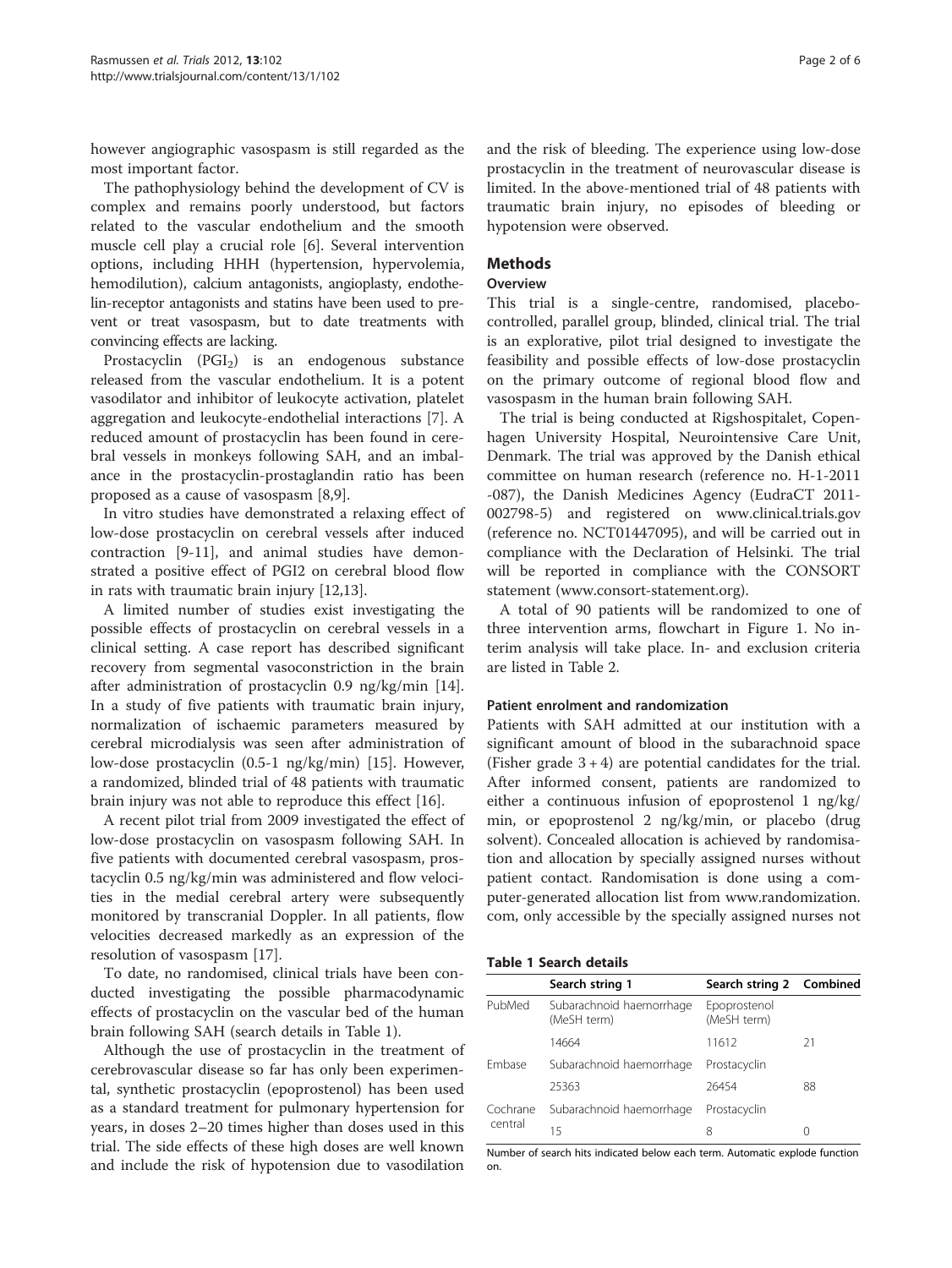<span id="page-2-0"></span>involved in patient care in any circumstances. When a patient is included, the nurse is contacted by telephone and the patient is subsequently randomised. The nurse will then prepare the blinded trial medication according to the allocated intervention.

#### Epoprostenol intervention

Trial medication will start on day 5 after SAH and continue to day 10, as risk of vasospasm is at its highest in this time interval. Trial medication is given in addition to standard treatment and is administered as a continuous intravenous infusion. Epoprostenol 500 mg (Flolan R, GlaxoSmithKline) will be obtained and diluted only with original solvent. Solutions of 5,000 ng/ml, 10,000 ng/ml and 0 ng/ml (pure solvent) will be prepared. All solutions are colourless. Trial medications are prepared in syringes, ready for infusion. The syringes are marked with the patient ID, the same infusion rate for all three solutions and date, and are then transported to the neuro-intensive care unit. The infusion rate is determined by patient weight, according to the treatment schedule. Only specially assigned nurses will handle the



|                    | Fisher grade $3+4$                                               |
|--------------------|------------------------------------------------------------------|
|                    | Aneurysm treated by surgical<br>clipping or endovascular coiling |
|                    | $Age > 18$ years                                                 |
|                    | WFNS grade 1-4                                                   |
| Exclusion criteria | Pregnancy/lactation                                              |
|                    | Renal failure                                                    |
|                    | Heart failure                                                    |
|                    | Bleeding diathesis                                               |
|                    | Liver failure                                                    |
|                    | Major complication during endovascular<br>procedure or surgery   |
|                    | Previous SAH                                                     |
|                    | SAH on basis of PICA aneurysm                                    |

trial medications until the transport to the neurointensive care unit. Thereafter, the trial medication is administered by the nursing staff on duty. Syringes will

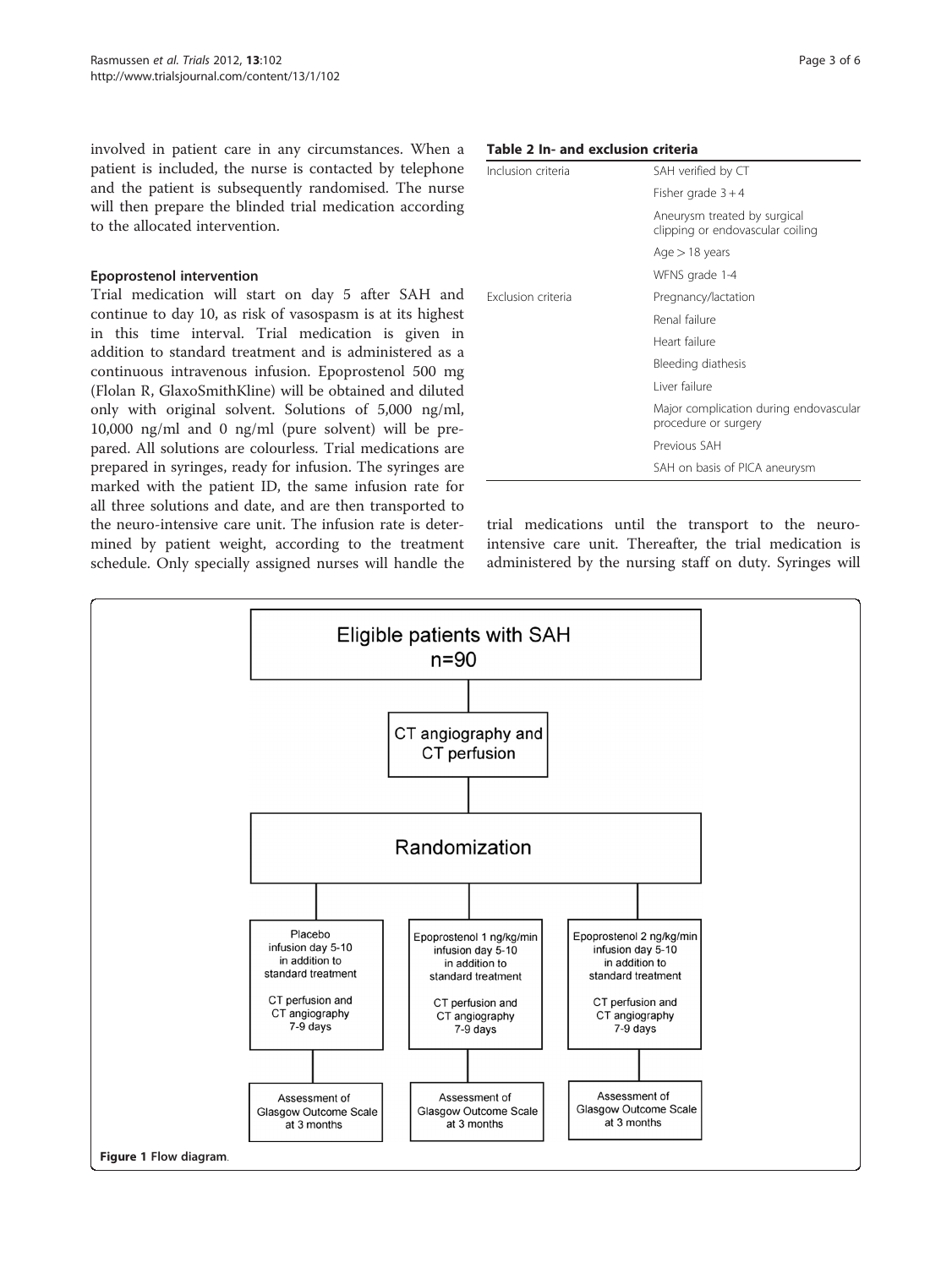be kept refrigerated and will be changed every 8 h. If serious adverse events (hypotension, bleeding episodes or anaphylaxis) occur, the trial medication will be stopped.

# CT perfusion

Baseline CT perfusion (CTP) will be performed at day 3 (± 1 day) after SAH. CTP during the intervention is performed at day  $8$  ( $\pm$  1 day) after SAH. All scans are performed on a Phillips Brilliance scanner.

The CTP scan covers a 4-cm area selected at the level of the basal ganglia. CTP data acquisition consists of a 60-s series during intravenous administration of iodinated contrast material (details in Table 3). All images are stored on a database to be subjected to later blinded analyses of the primary outcome measure.

Three regions of interests (ROIs) will be placed in each hemisphere: The cortex of the arterial territory of the anterior cerebral artery, the middle cerebral artery and posterior cerebral artery. Regional cerebral blood flow (rCBF) for each ROI is calculated using the deconvolution method (Philips Medical Systems, EBW workstation v. 3.5).

# CT angiography

Baseline CT angiography (CTA) will be performed routinely at admission. CTA during intervention is performed day  $8 \pm 1$  day after SAH, 10 min after CTP. A caudocranial scanning direction is selected, covering the entire brain down to 1 cm below the foramen magnum (details in Table 3).

CTA raw data are reformatted in axial, sagittal and coronal maximal intensity projection (MIP) images. MIP images are reviewed by an experienced neuroradiologist for vasospasm and qualified as absent, mild/moderate or severe.

### Brain microdialysis

Microdialysis catheters (CMA 70 10-mm membrane length, 20-kd cutoff) are inserted into the white matter in the arterial territory of the aneurysm-bearing artery.

The microdialysis catheters are perfused (Perfusion Fluid, CMA Microdialysis) at a rate of 0.3 l/min, and the perfusates are collected in capped microvials at 2-h

### Table 3 Scanning protocol for CT perfusion (CTP) and CT angiography (CTA)

|                        | <b>CTP</b>         | <b>CTA</b>     |
|------------------------|--------------------|----------------|
| Amount of contrast     | 40 ml              | 70 ml          |
| Injection rate         | $4$ ml/s           | $4$ ml/s       |
| Acquisition parameters | 80 kVp and 110 mAs | 120 kVp/190 mA |
| Section thickness      | $5 \text{ mm}$     | $0.67$ mm      |

intervals. The samples are analysed for glucose, pyruvate, lactate and glycerol (ISCUS Microdialysis Analyzer). The area under the curve is calculated for each substance before, during and after intervention.

# Follow-up

Three months after SAH, all patients will be contacted by phone or are seen in our outpatient clinic. Clinical outcome will be recorded using the Glasgow Outcome Scale (GOS).

### Outcome measures

Two types of regions of interest (ROIs) are considered equally biological relevant and accordingly the two co-primary outcomes will focus on:

- 1) regions with decreased blood flow (<30 ml/100 g/ min) at baseline
- 2) regions with decreased blood flow during the intervention (measured on day  $8 \pm 1$  day).

Regions with normal regional cerebral blood flow (rCBF) both at baseline and after the intervention period will be considered to have normal regional blood flow during and after the intervention period.

Thus, two separate analyses will be performed:

- 1. ROIs with decreased flow values at the baseline scan: The mean rCBFs for these ROIs are calculated for each patient. Thereafter, the mean values of the corresponding ROIs on the intervention scan are calculated. The averages of differences of these mean values are compared between intervention groups using analysis of covariance.
- 2. ROIs with decreased flow values at the intervention scan: The mean rCBFs for these ROIs are calculated for each patient. Thereafter, the mean values of the corresponding ROIs at the baseline scan are calculated. The averages of differences of these mean values are then compared between intervention groups using analysis of covariance.

Secondary outcome measures will be:

- Radiographic vasospasm measured by CT angiography
- Microdialysis parameters (as described above)
- Occurrence of DIND as defined by Vergouwen et al. [[3\]](#page-5-0). Any occurrence of DIND will be recorded by the physician on duty and verified by the investigator on a daily basis.
- Mortality and morbidity (GOS) at 3 months
- Flow velocities in a. cerebri media measured with transcranial Doppler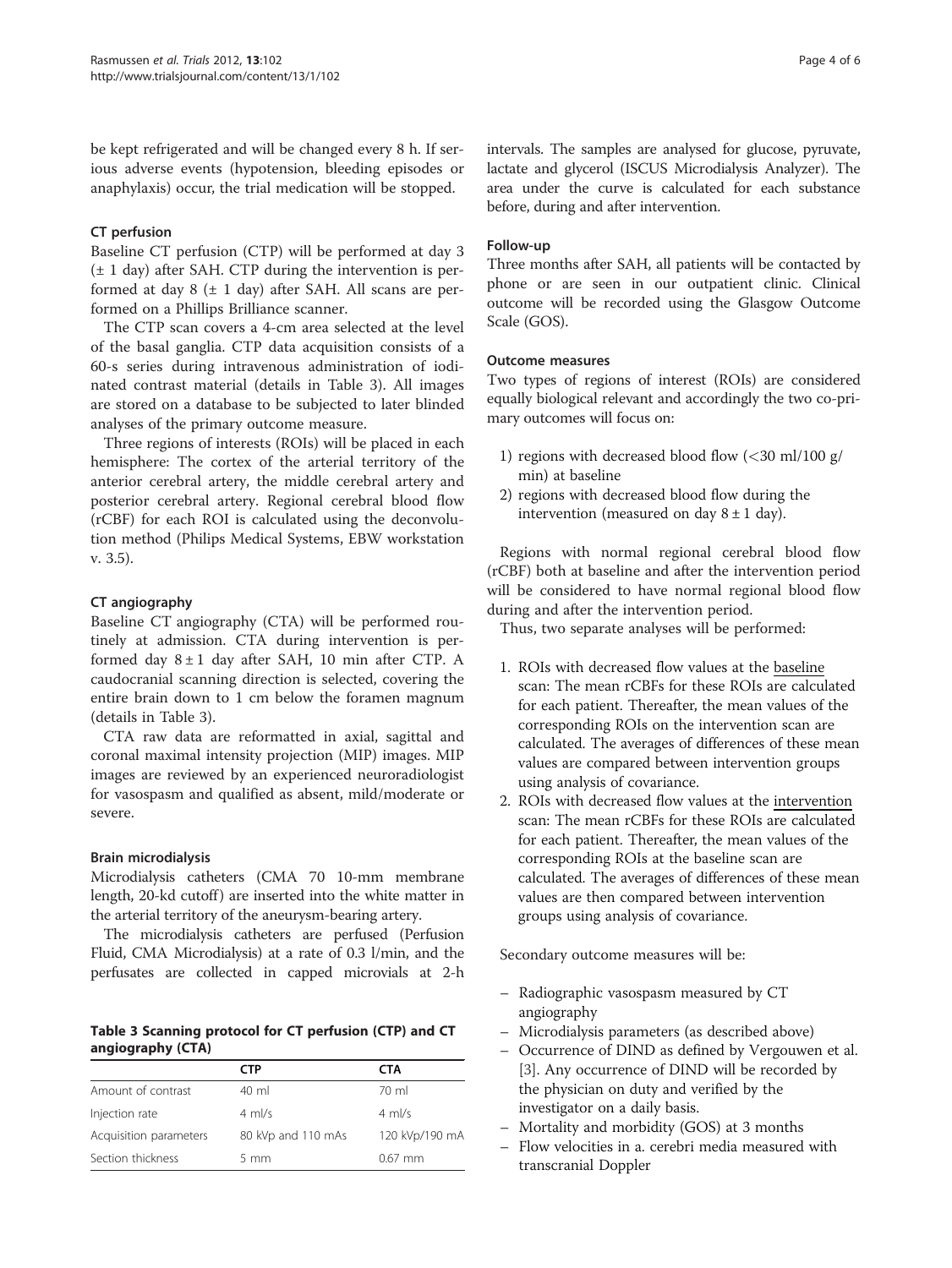– Serum levels of S100b (brain damage biomarker) in peripheral blood

#### Adverse reactions

Serious adverse reactions (SARs) and suspected unexpected serious adverse reactions (SUSARs) will be registered according to the protocol approved by the Danish Medicines Agency (DMA). As all patients with SAH are expected to experience events due to their critical illness; only SARs and SUSARs will be reported to health authorities in compliance with the national legislation.

#### Monitoring

This trial is monitored by The GCP unit at Copenhagen University Hospital. As the intervention is a low-dose epoprostenol infusion with low risk and the trial inclusion period as well as the sample size are limited, no data safety and monitoring committee has been established in accordance with the protocol and the DMA.

#### Sample size estimation

Difference in changes of regional cerebral blood flow day  $8$  ( $\pm$  1 day) from baseline will be the two co-primary outcome measures of the trial. Based on a type 1 error risk of 2.5%, a type 2 error risk of 20% (a power of 80%), a standard deviation of 25% and the possibility to detect or reject a 20% difference in the change of average regional CBF from baseline between the intervention groups, 30 patients per intervention arm have to be randomised.

### Statistical analyses

Analysis of covariance will be performed for the primary outcome measure to allow for individual levels at baseline of the covariates age, previous neurological status and the mean rCBF for ROIs affected at baseline to be taken into account [[18\]](#page-5-0). Ordinal logistic regression will be performed for the effect on GOS pending the intervention group using the proportional odds approach; the model considers every possible way in which an ordinal scale can be dichotomized, assuming that the odds ratio for a better outcome versus a worse outcome is identical wherever the scale is dichotomized. Each patient contributes to the underlying analyses and we obtain an overall estimate of the shift in outcome across the GOS called a "shift analysis [\[19](#page-5-0)]. Depending on the distribution of other continuous outcomes, an independent samples  $t$ -test or log-transformed or Mann–Whitney  $U$ test will be used as appropriate. Binary outcomes will be compared using Fisher's exact probability test; 95% confidence limits will be calculated and P-values <0.025 for both of the co-primary outcomes will be considered statistically significant, that is, a cumulated family-wise

error risk of 0.05 at the most will be allowed if statistical significance is declared.

# Discussion

One of the main challenges in evaluating possible effects of a novel drug on cerebral vasospasm is the choice of outcome measures. Mortality and morbidity are not suitable as primary endpoints of a pilot trial due to the required sample size. Clinical parameters, transcranial Doppler, CT angiography, digital subtraction angiography, invasive monitoring and CT perfusion all have their strengths and weaknesses. The ideal parameter would be continuous, non-invasive, specific and easily quantified, but such a parameter does not exist because of the complex nature of vasospasm. Radiographic vasospasm without clinical symptoms is frequent and clinical symptoms (DIND) can be seen without evidence of arterial narrowing. In this trial we have chosen cerebral perfusion as the primary outcome measure as this seems to be a possible surrogate outcome measure with high biological relevance. However, the secondary outcome measures in this explorative trial are also considered important.

One could argue that in order to attempt to prevent the development of vasospasm, intervention during the entire period at risk (i.e. days 1–21) would be reasonable. However, the logistics at our institution do not allow for all patients to be monitored sufficiently for the entire 3-week period. Furthermore, CT perfusion scans must be performed in the day time (and not on weekends) for logistical reasons, and baseline values must be obtained before the intervention is initiated. Consequently, we have chosen to test the interventions in the period with the maximum risk of vasospasm (days 5–10).

The maximum dose of 2 ng/kg/min in the present trial is relatively low compared to some other clinical indications for the use of prostacyclin such as pulmonary hypertension, where doses of 20 ng/kg/min or more are used. In animal experiments it has been shown, however, that doses in the range of 0.5-2 ng/kg/min have physiological effects by improving microcirculation and reducing microvascular permeability in the brain, skeletal muscle and intestines [[12,14,15,20,21\]](#page-5-0). This has also been shown in the human brain [[14,15,20](#page-5-0)]. A previous study suggesting beneficial effects on vasospasm with prostacyclin used doses in the range of 0.5-1 ng/kg/min [\[17](#page-5-0)]. These doses also fulfil the theoretical rationale behind the administration of prostacyclin to patients with SAH, to compensate for the decreased endogenous production. A dose of 1–2 ng/kg/ min may therefore be effective and at the same time avoid the well-known adverse effects due to higher doses, such as hypotension, bleeding, abdominal pain and headache, some of which are unacceptable for our trial patients.